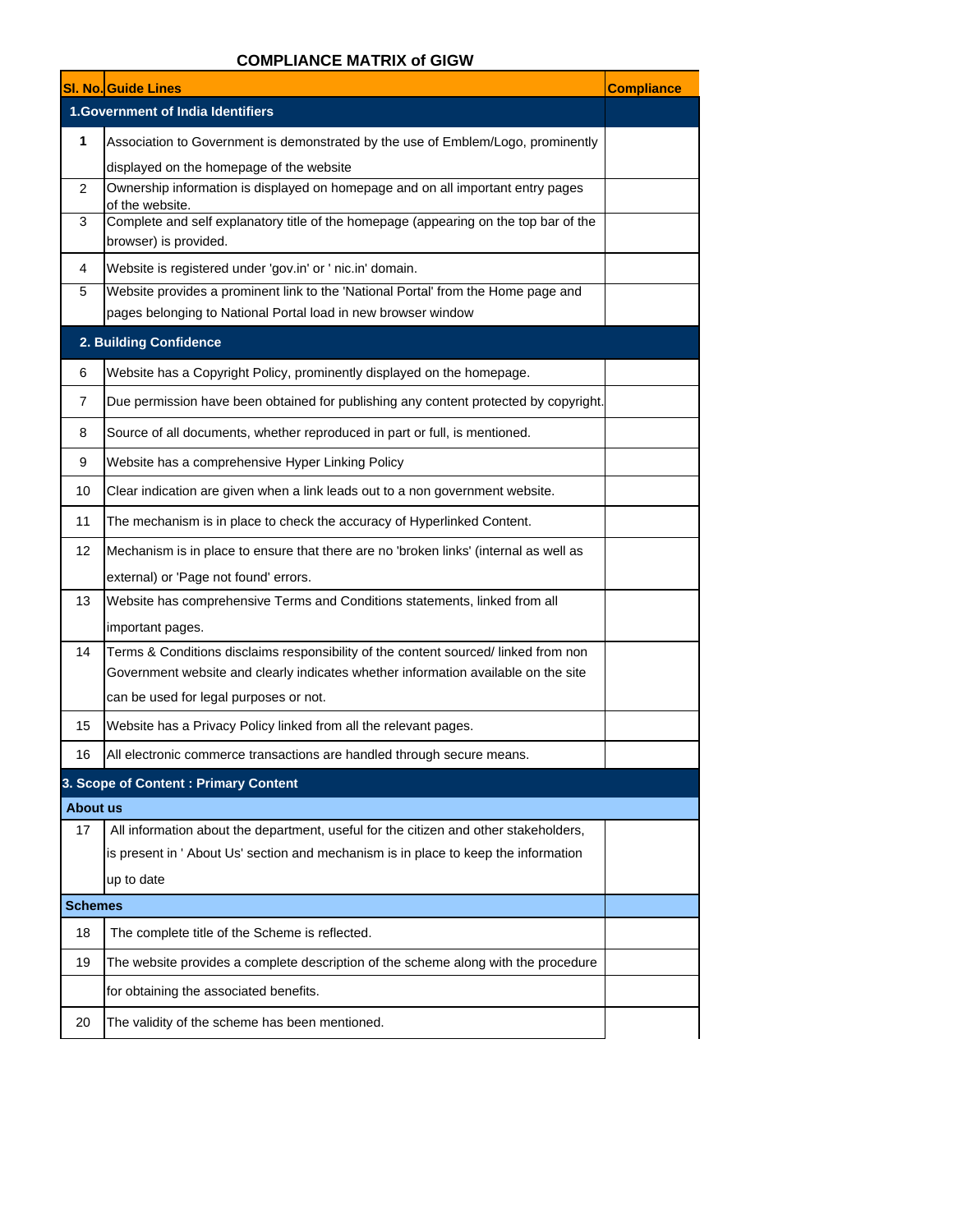|                   | <b>SI. No. Guide Lines</b>                                                                                                                                             |  |
|-------------------|------------------------------------------------------------------------------------------------------------------------------------------------------------------------|--|
| <b>Services</b>   |                                                                                                                                                                        |  |
| 21                | Self explanatory title of the services is published.                                                                                                                   |  |
| 22                | The website provides a complete description of the service along with the procedure to<br>apply for/avail the same.                                                    |  |
| <b>Forms</b>      |                                                                                                                                                                        |  |
| 23                | The website provides the complete title of the form along with the purpose it is used for                                                                              |  |
| 24                | Language of the Form (other than English) is mentioned clearly.                                                                                                        |  |
| Acts              |                                                                                                                                                                        |  |
| 25                | The complete title of the Act (as written in the official notification) is mentioned.                                                                                  |  |
|                   | <b>Documents</b>                                                                                                                                                       |  |
| 26                | The complete title of the document is mentioned on the website.                                                                                                        |  |
| 27                | The language of the Document (other than English) is mentioned clearly.                                                                                                |  |
| 28                | Validity of the Circular/ notification is mentioned.                                                                                                                   |  |
|                   | <b>Circulars and Recruitment</b>                                                                                                                                       |  |
| 29                | The official title of the Circular /Notification is mentioned.                                                                                                         |  |
| 30                | Validity of the Circular/ notification is mentioned.                                                                                                                   |  |
|                   | <b>Tenders and Recruitment</b>                                                                                                                                         |  |
| 31                | Mechanism in place to ensure that all Tender / Recruitment Notices issues by the<br>Department are published on the website.                                           |  |
| 32                | Website provides a complete description of the Tender / Recruitment notice along with<br>the procedure to apply for the same                                           |  |
| 33                | Mechanism is in place to ensure that information on old / irrelevant Tender /<br>Recruitment notices is removed or moved into the archive section                      |  |
|                   | <b>News and Press Release</b>                                                                                                                                          |  |
| 34                | News / Press releases are displayed along with the date and these are organized as per<br>the archival policy of the website                                           |  |
| <b>Contact Us</b> |                                                                                                                                                                        |  |
| 35                | Website has a 'Contact Us' page, linked from the home page and all relevant places in<br>the website.                                                                  |  |
| 36                | The complete contact details of important functionaries in the Department are given in<br>the 'Contact Us' section                                                     |  |
|                   | <b>Presence on the National Portal</b>                                                                                                                                 |  |
| 37                | Mechanism is in place to ensure that all the Citizen Services, Forms, Documents and<br>Schemes are registered with the respective repositories of the National Portal. |  |
|                   | <b>Scope of Content: Secondary Content</b>                                                                                                                             |  |
| 38                | Mechanism is in place to ensure that all outdated announcements are removed from the<br>website or moved to archive                                                    |  |
| 39                | All Discussion Forum on the website are moderated.                                                                                                                     |  |
| 40                | For every related link, the complete URL of the Home Page/concerned webpage is<br>provided.                                                                            |  |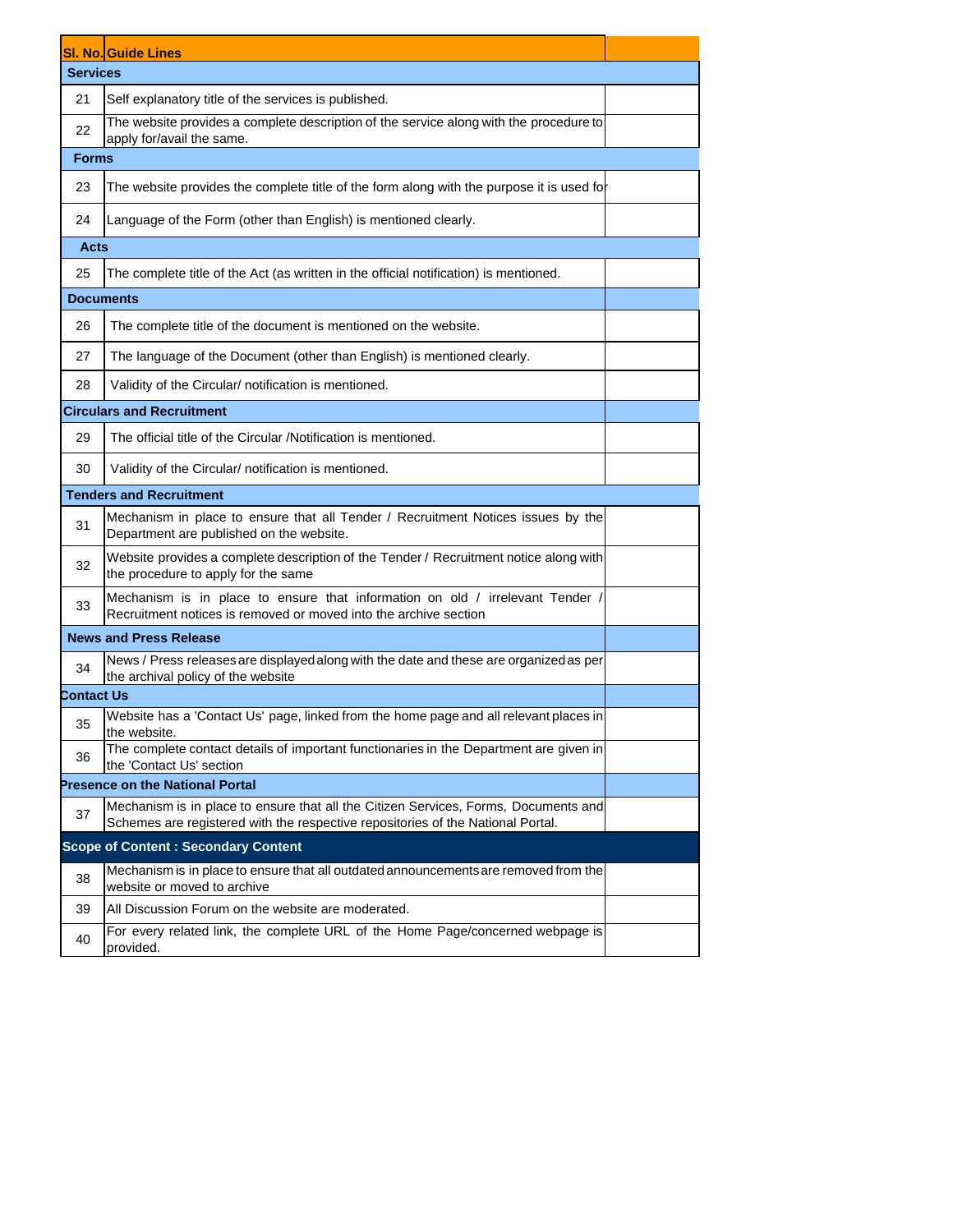| S.No | <b>GUIDELINE</b>                                                                                                                                                                                  |  |
|------|---------------------------------------------------------------------------------------------------------------------------------------------------------------------------------------------------|--|
|      | <b>Scope of Content: Tertiary Content</b>                                                                                                                                                         |  |
| 41   | Feedback is collected through online forms and mechanism is in place to ensure timely<br>response to feedback/queries received through the website.                                               |  |
| 42   | The website has a readily available Help section                                                                                                                                                  |  |
| 43   | Complete information including title, size(playing time for audio/video), format, usage<br>instructions and plug-in to view the file is provided for downloadablematerial including<br>documents. |  |
| 44   | Mechanism is in place to ensure that all downloadable material is free from virus.                                                                                                                |  |
| 45   | Minimum content as prescribed in the guidelines is present on the homepage.                                                                                                                       |  |
| 46   | Subsequent pages of the website have the minimum content as prescribed in the<br>quidelines.                                                                                                      |  |
| 47   | Website is free from offensive / discriminatory language.                                                                                                                                         |  |
|      | 4. Quality of Content                                                                                                                                                                             |  |
| 48   | Content is compiled and packaged with citizen orientation.                                                                                                                                        |  |
| 49   | The Department has a Content Contribution, Moderation and Approval Policy(CMAP)<br>for the Websites.                                                                                              |  |
| 50   | Home Page and every important entry page of website displays the last updated<br>reviewed date.                                                                                                   |  |
| 51   | Department has a Content Review Policy(CRP) for the website.                                                                                                                                      |  |
| 52   | All Documents / Reports have a time stamp at least on the main page.                                                                                                                              |  |
| 53   | The Departments have a clearly laid out Content Archival Policy(CAP) for the website.                                                                                                             |  |
| 54   | Clear and simple language has been used throughout the website.                                                                                                                                   |  |
| 55   | The language is free from spelling and grammatical errors.                                                                                                                                        |  |
| 56   | Whenever there is a change in the language of a web page it has been clearly indicated.                                                                                                           |  |
| 57   | Consistency in nomenclature is maintained across the website.                                                                                                                                     |  |
| 58   | All information, which is of direct importance to the citizen, is accessible from the<br>Homepage.                                                                                                |  |
| 59   | Information structure and relationship is preserved in all presentation styles.                                                                                                                   |  |
| 60   | The meaningful reading sequence is preserved in all presentation styles.                                                                                                                          |  |
| 61   | Documents / pages in multiple languages are updated simultaneously.                                                                                                                               |  |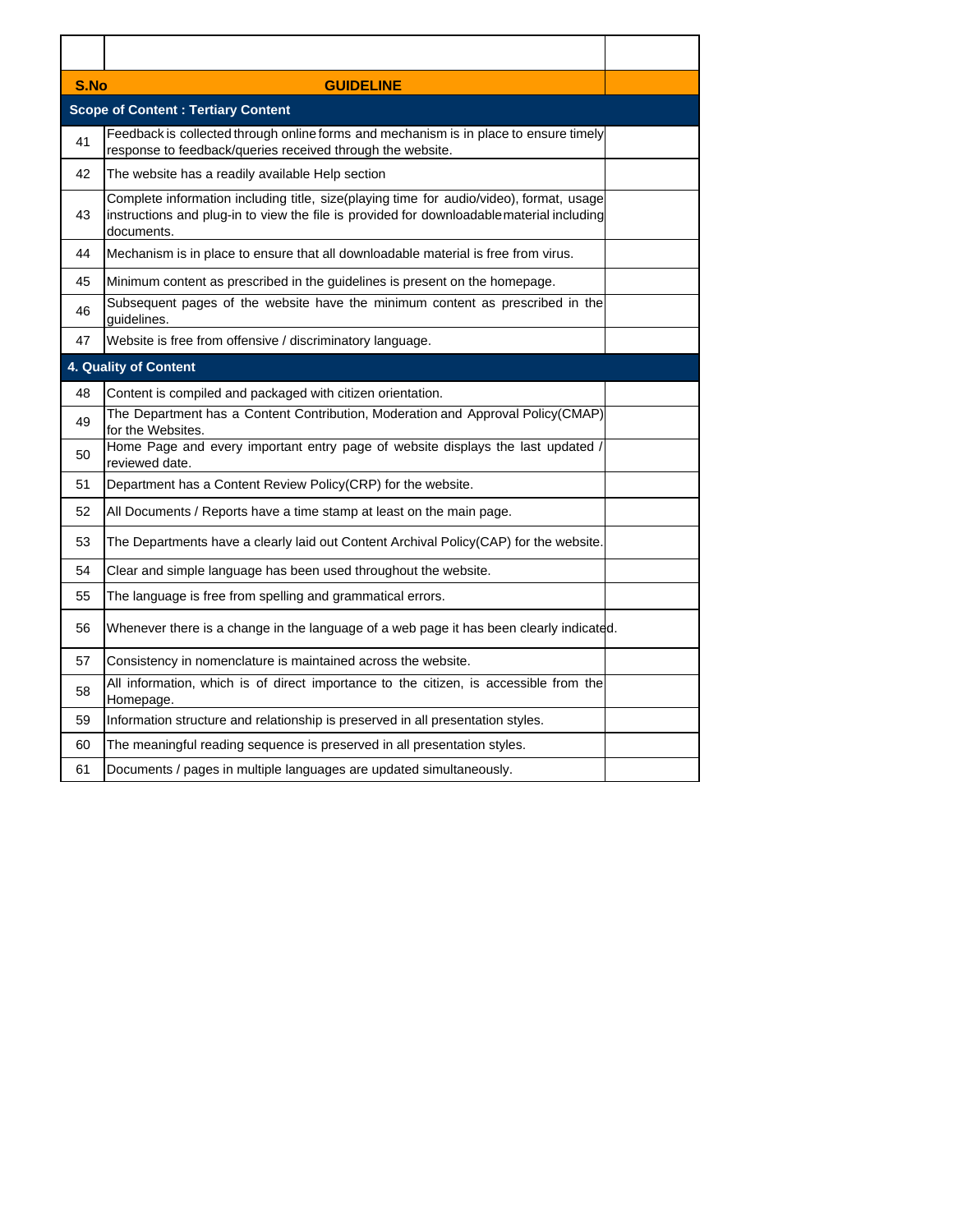| S.No | <b>GUIDELINE</b>                                                                                                               |  |
|------|--------------------------------------------------------------------------------------------------------------------------------|--|
|      | 5. Design                                                                                                                      |  |
| 62   | Visual/textual identity elements highlighting the Government's ownership of the website<br>are prominently placed on the page. |  |
| 63   | A consistent page layout has been maintained throughout the website                                                            |  |
| 64   | National identity symbols like Flag, National Emblem etc., are in a proper ratio and<br>colour.                                |  |
| 65   | Hindi/ regional language fonts have been tested on popular browsers for any<br>inconsistency (loss of layout)                  |  |
| 66   | Web Pages allow resizing of text without the use of assistive technology.                                                      |  |
| 67   | Text is readable both in electronic and print format and the page prints correctly on an<br>A4 size paper.                     |  |
| 68   | There is adequate contrast between text and background colour.                                                                 |  |
| 69   | All information is conveyed with colour is also available without colour.                                                      |  |
| 70   | Alternate text is provided for non text elements(e.g. images).                                                                 |  |
| 71   | Websites provide textual description of audio / video clips and multimedia presentation                                        |  |
| 72   | Caption have been provided for all important audio content.                                                                    |  |
| 73   | Web pages do not contain any content that flashes for more than three times in a<br>second.                                    |  |
| 74   | There is a mechanism to control scrolling, blinking content.                                                                   |  |
| 75   | There is a mechanism to control (stop, pause) audio that starts automatically.                                                 |  |
| 76   | All pages on the website have a link to the home page.                                                                         |  |
| 77   | The positioning and terminology used for navigation items and navigation scheme is<br>consistent across the website.           |  |
| 78   | There are no links to 'under construction' pages.                                                                              |  |
| 79   | Each page is a stand alone entity in terms of ownership, navigation and context of<br>content.                                 |  |
| 80   | Web pages allow the user to bypass repeated blocks of content.                                                                 |  |
| 81   | Website has either a "search" box or a link to a "search" page from every page of the<br>website.                              |  |
| 82   | Website has an up to date Site Map that is linked to the Home Page as well as to all<br>important entry pages of the website.  |  |
| 83   | If the site uses frames, each frame is properly titled.                                                                        |  |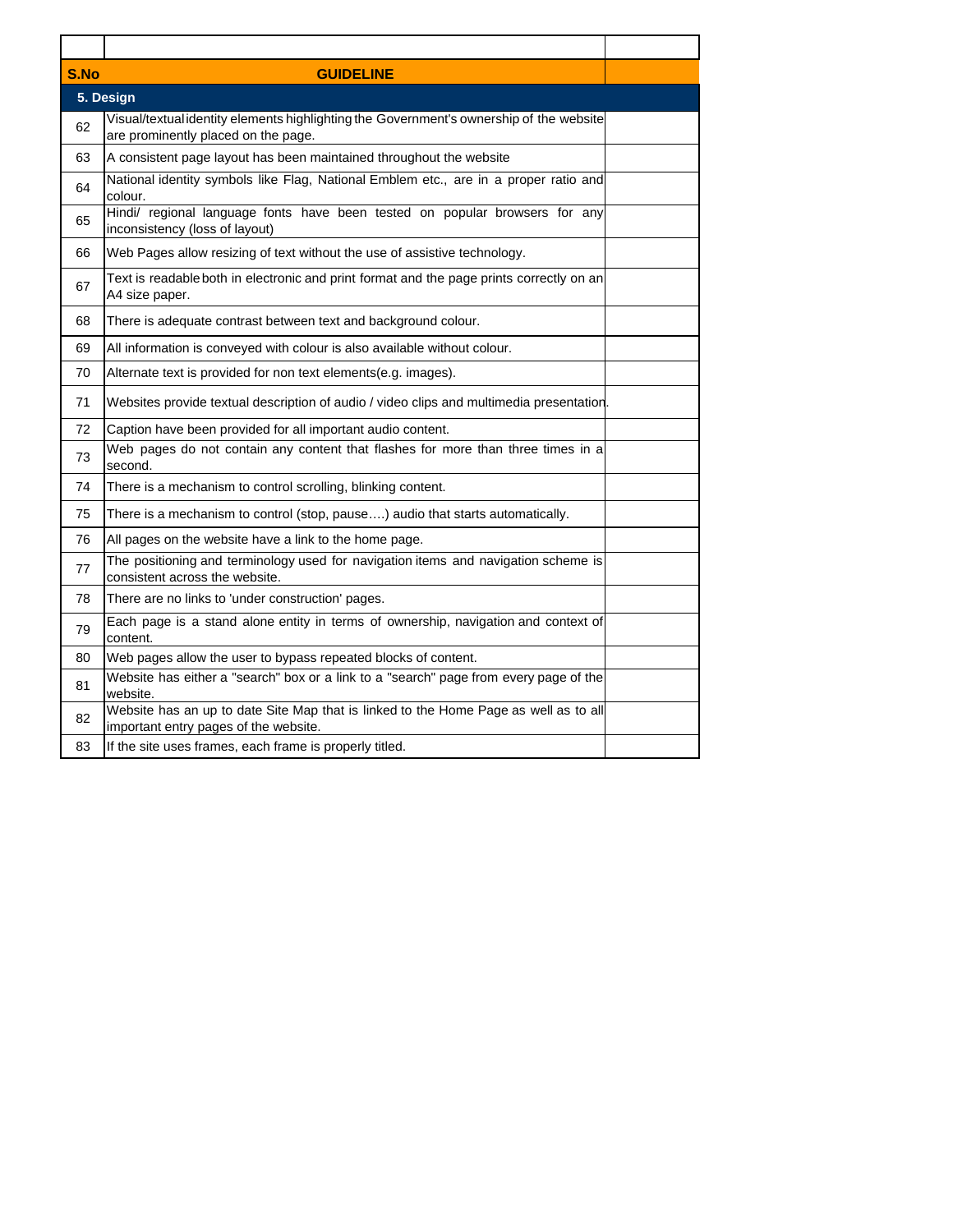| S.No<br><b>GUIDELINE</b> |                                                                                                                                              |  |  |
|--------------------------|----------------------------------------------------------------------------------------------------------------------------------------------|--|--|
|                          | 6. Development                                                                                                                               |  |  |
| 84                       | Website uses Cascading Style sheets to control layouts/styles                                                                                |  |  |
| 85                       | Website is readable even when sheets are switched off or not loaded.                                                                         |  |  |
| 86                       | Web pages are usable even when scripts, applets etc are turned off.                                                                          |  |  |
| 87                       | Documents are provided either in HTML or other accessible formats. Instruction /<br>Download details for viewing these formats are provided. |  |  |
| 88                       | In content implemented using mark up languages, the elements have been use<br>according to specification.                                    |  |  |
| 89                       | Labels have been provided when content requires input from the users.                                                                        |  |  |
| 90                       | Time limit for time dependent web functions can be adjusted by the user (also refer<br>exceptions).                                          |  |  |
| 91                       | Instructions for operating/ understanding content do not rely solely on characteristics<br>like shape, size, location etc.                   |  |  |
| 92                       | All input errors are flashed in text.                                                                                                        |  |  |
| 93                       | Functionality of content is operable through keyboard.                                                                                       |  |  |
| 94                       | Focus is not trapped in any component while navigating through keyboard only.                                                                |  |  |
| 95                       | Purpose of each link is clear to the user.                                                                                                   |  |  |
| 96                       | When any component receives focus it does not initiate change in context.                                                                    |  |  |
| 97                       | Changing the setting of a component does not change the context unless the user has<br>been informed of the same.                            |  |  |
| 98                       | Metadata for pages like title, keywords, description and language is appropriately<br>included.                                              |  |  |
| 99                       | Data tables have been provided with necessary tags / mark up.                                                                                |  |  |
| 100                      | All components receives focus in an order that preserves the meaning / operation.                                                            |  |  |
| 101                      | Role of all interface components can be programmatically determined.                                                                         |  |  |
| 102                      | The websites have been tested on multiple browsers.                                                                                          |  |  |
| 103                      | Websites has cleared Security Audit by certificate agency and has a Security Policy.                                                         |  |  |